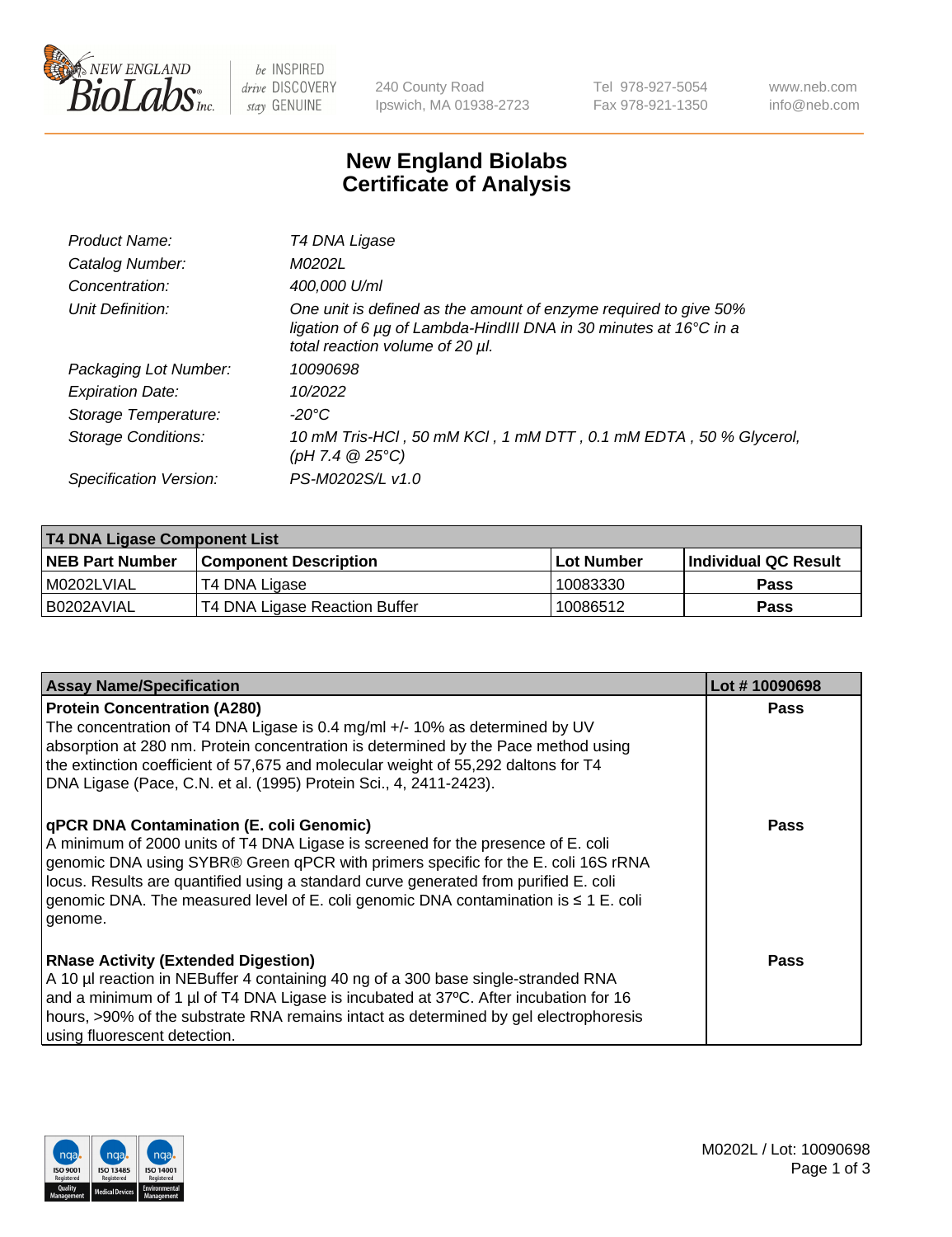

be INSPIRED drive DISCOVERY stay GENUINE

240 County Road Ipswich, MA 01938-2723 Tel 978-927-5054 Fax 978-921-1350

www.neb.com info@neb.com

| <b>Assay Name/Specification</b>                                                                                                                                                                                                                                                                                                                               | Lot #10090698 |
|---------------------------------------------------------------------------------------------------------------------------------------------------------------------------------------------------------------------------------------------------------------------------------------------------------------------------------------------------------------|---------------|
| <b>Protein Purity Assay (SDS-PAGE)</b><br>T4 DNA Ligase is ≥ 95% pure as determined by SDS-PAGE analysis using Coomassie Blue<br>detection.                                                                                                                                                                                                                   | <b>Pass</b>   |
| <b>Non-Specific DNase Activity (16 Hour)</b><br>A 50 µl reaction in NEBuffer 1 containing 1 µg of CIP-treated Lambda-HindIII DNA and<br>a minimum of 2000 units of T4 DNA Ligase incubated for 16 hours at 37°C results in a<br>DNA pattern free of detectable nuclease degradation as determined by agarose gel<br>electrophoresis.                          | <b>Pass</b>   |
| <b>Single Stranded DNase Activity (FAM-Labeled Oligo)</b><br>A 50 µl reaction in CutSmart® Buffer containing a 20 nM solution of a fluorescent<br>internal labeled oligonucleotide and a minimum of 10,000 units of T4 DNA Ligase<br>incubated for 16 hours at 37°C yields <5% degradation as determined by capillary<br>electrophoresis.                     | Pass          |
| <b>Endonuclease Activity (Nicking)</b><br>A 50 µl reaction in NEBuffer 1 containing 1 µg of supercoiled PhiX174 DNA and a<br>minimum of 2000 units of T4 DNA Ligase incubated for 4 hours at 37°C results in <10%<br>conversion to the nicked form as determined by agarose gel electrophoresis.                                                              | Pass          |
| <b>Exonuclease Activity (Radioactivity Release)</b><br>A 50 µl reaction in NEBuffer 1 containing 1 µg of a mixture of single and<br>double-stranded [3H] E. coli DNA and a minimum of 2000 units of T4 DNA Ligase<br>incubated for 4 hours at 37°C releases <0.1% of the total radioactivity.                                                                 | Pass          |
| Double Stranded DNase Activity (Labeled Oligo)<br>A 50 µl reaction in CutSmart® Buffer containing a 20 nM solution of a fluorescent<br>labeled double-stranded oligonucleotide containing a blunt end and a minimum of<br>10,000 units of T4 DNA Ligase incubated for 16 hours at 37°C yields <5% degradation<br>as determined by capillary electrophoresis.  | <b>Pass</b>   |
| DNase Activity (Labeled Oligo, 3' extension)<br>A 50 µl reaction in CutSmart® Buffer containing a 20 nM solution of a fluorescent<br>labeled double-stranded oligonucleotide containing a 3' extension and a minimum of<br>10,000 units of T4 DNA Ligase incubated for 16 hours at 37°C yields <5% degradation<br>as determined by capillary electrophoresis. | <b>Pass</b>   |
| DNase Activity (Labeled Oligo, 5' extension)<br>A 50 µl reaction in CutSmart® Buffer containing a 20 nM solution of a fluorescent<br>Iabeled double-stranded oligonucleotide containing a 5' extension and a minimum of                                                                                                                                       | <b>Pass</b>   |